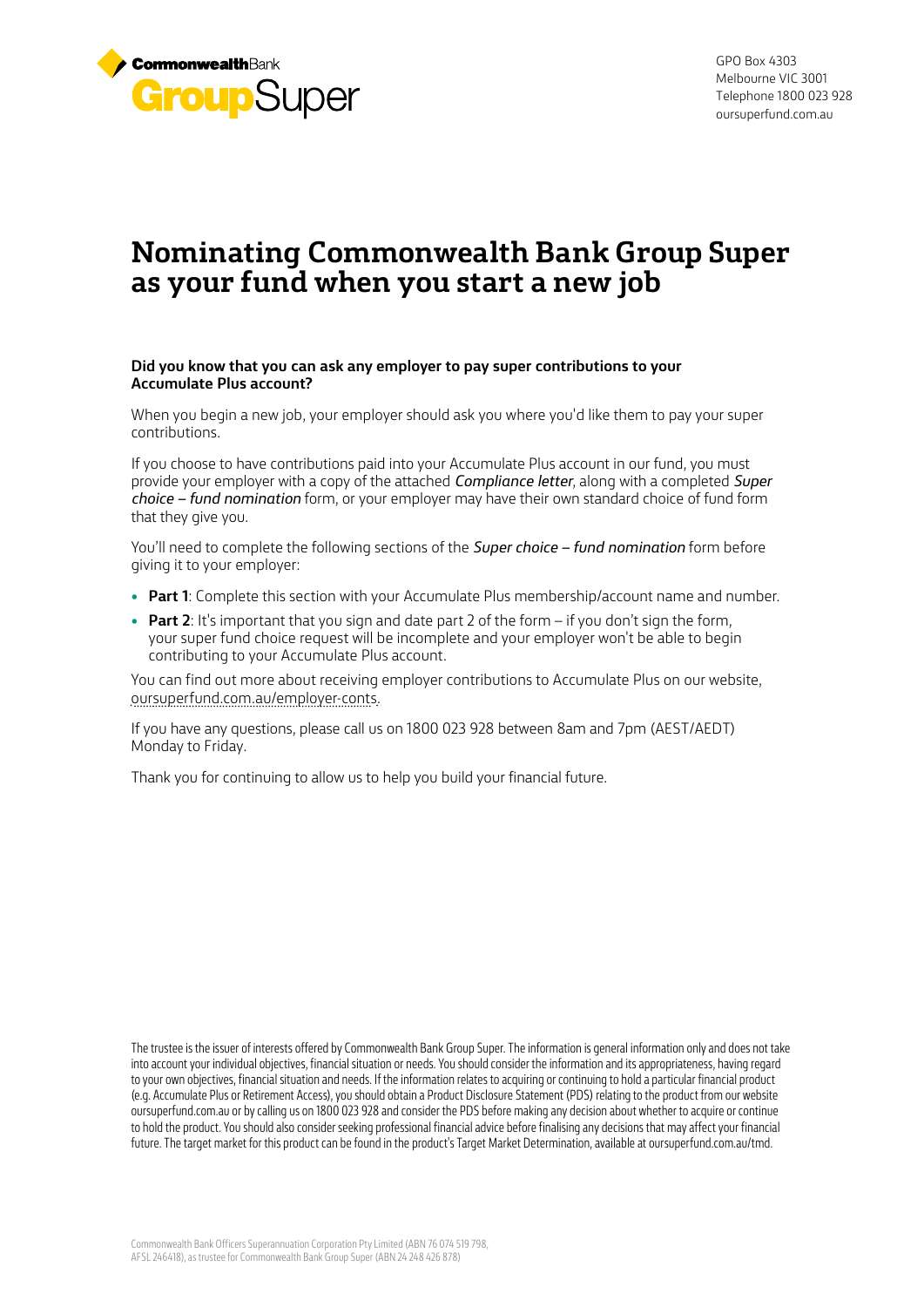

GPO Box 4303 Melbourne VIC 3001 Telephone 1800 023 928 [oursuperfund.com.au](http://oursuperfund.com.au)

## **Commonwealth Bank Group Super Compliance Letter**

September 2021

To whom it may concern

Commonwealth Bank Group Super (the fund) is governed by the Trust Deed dated 11 July 1996 (as amended).

For the purposes of section 24 of the *Superannuation Guarantee (Administration) Act 1992*, we confirm that the fund:

- is a resident regulated superannuation fund within the meaning of the *Superannuation Industry (Supervision) Act 1993* (SIS Act)
- is not subject to a direction by the Australian Prudential Regulation Authority under Section 63 of the SIS Act not to accept contributions
- has not been subject to such a direction at any time since the beginning of the day on which the Benefit Certificate issued by Towers Watson Australia Pty Ltd in respect of External Employers of the fund, dated 31 January 2019 (a copy is available online) is expressed to take effect.

It is the trustee's intention to maintain the fund at all times as a complying superannuation fund within the meaning of subsection 42(1) of the SIS Act. The trust deed allows for External Employers to make employer contributions to the fund, subject to rules determined from time to time by the trustee.

Yours sincerely

Scott Durbin Chief Executive Officer Commonwealth Bank Group Super

For and on behalf of the trustee, Commonwealth Bank Officers Superannuation Corporation Pty Limited.